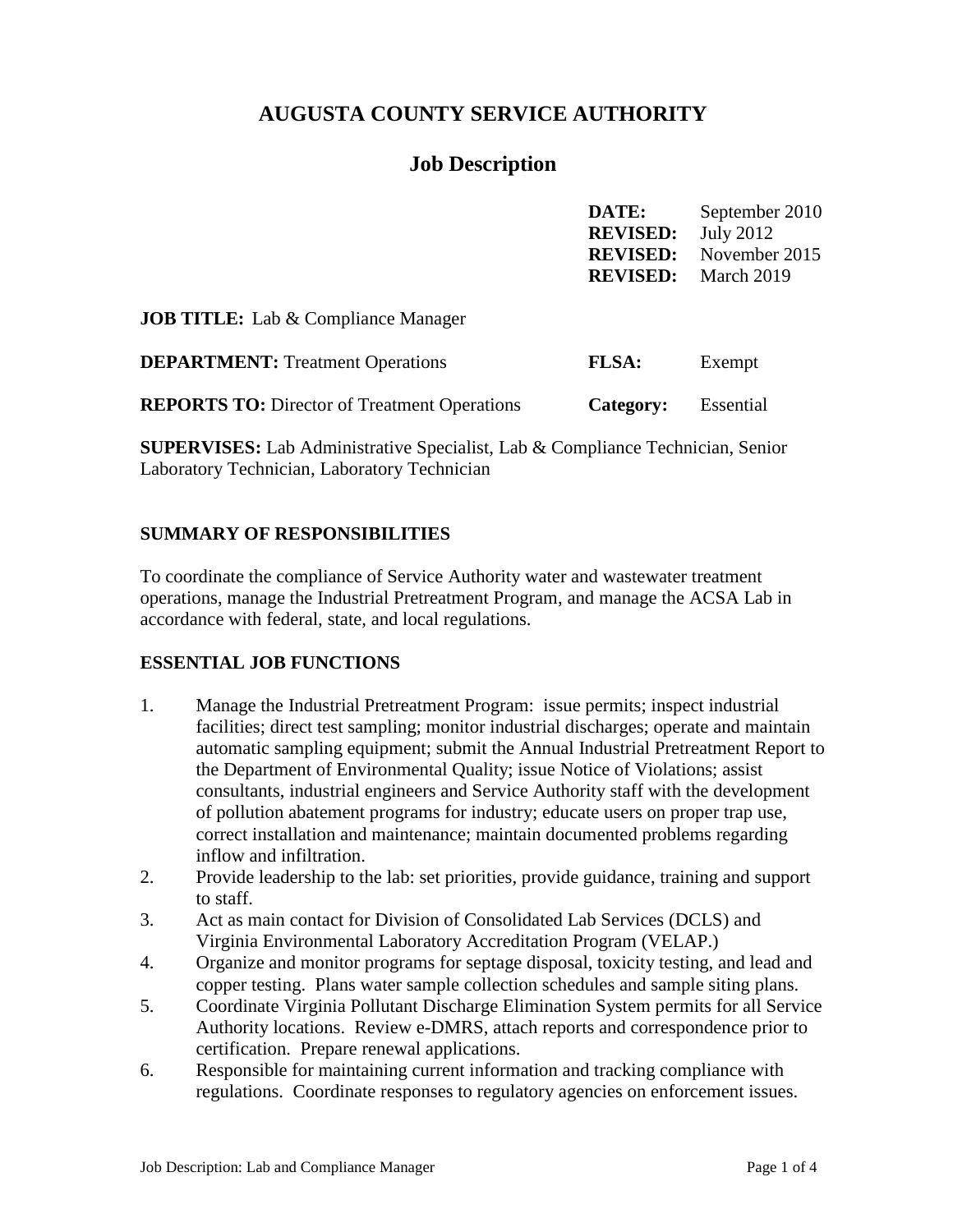- 7. Update Management staff on all regulatory issues and deadlines. Coordinate actions involving legislative action related to regulatory compliance matters.
- 8. Collect data from a variety of sources to develop spreadsheets, databases, and reports, including the ACSA Annual Report, Consumer Confidence Report (Annual Water Quality Report), Annual Biosolids Report, and Storm Water Reports.
- 9. Serve as the Service Authority's representative on the Virginia Association of Municipal Wastewater Agencies (VAMWA) by attending meetings, monitoring regulations affecting the Service Authority, and participating in surveys. Participates in activities with Water Environment Federation (WEF), the Virginia Water Environment Association (VWEA), Virginia Nutrient Exchange Association, and Shenandoah Valley Pure Water Forum. Participate in relevant Technical Advisory Committee (TAC) for DEQ.
- 10. Organizes and participates in community events and school programs.
- 11. Organizes and plans training programs for ACSA and outside groups on regulatory and operational issues.
- 12. Help coordinate Environmental Management System (EMS) audits between ACSA and Augusta County.
- 13. Conduct employee performance evaluations.
- 14. Communicate employee performance issues and disciplinary action recommendations to the Director.
- 15. Review all Lab reports.
- 16. Prepare an annual budget.
- 17. Must be able to react to changing business needs effectively and handle other tasks as assigned.

## **QUALIFICATIONS / BASIC JOB REQUIREMENTS**

- 1. Must possess a Bachelor's Degree in Chemistry, Biology, Engineering, or equivalent and a minimum of two (2) years' experience in wastewater or water facility operations.
- 2. Prefer a minimum of three (3) years supervisory experience.
- 3. Ability to communicate both verbally and written, and read in English to understand directions, procedures, maintain records, and communicate to others.
- 4. Must have an understanding of mathematics, computer and business related software (Microsoft Office), and read and interpret regulatory manuals.
- 5. Ability to multi-task effectively and efficiently.
- 6. Must exhibit a positive attitude to effectively deal with the public, visitors, industrial clients, local government and agency officials, and co-workers.
- 7. Must possess a valid Virginia Driver's License.
- 8. Must comply with the Augusta County Service Authority's Laboratory Ethics Policy.
- 9. Must have a home phone or cell phone.

## **WORKING CONDITIONS**

1. Regularly performs work in a typical office environment. Occasionally works in outside weather conditions with exposure to extreme heat/cold, uneven terrain, and heights.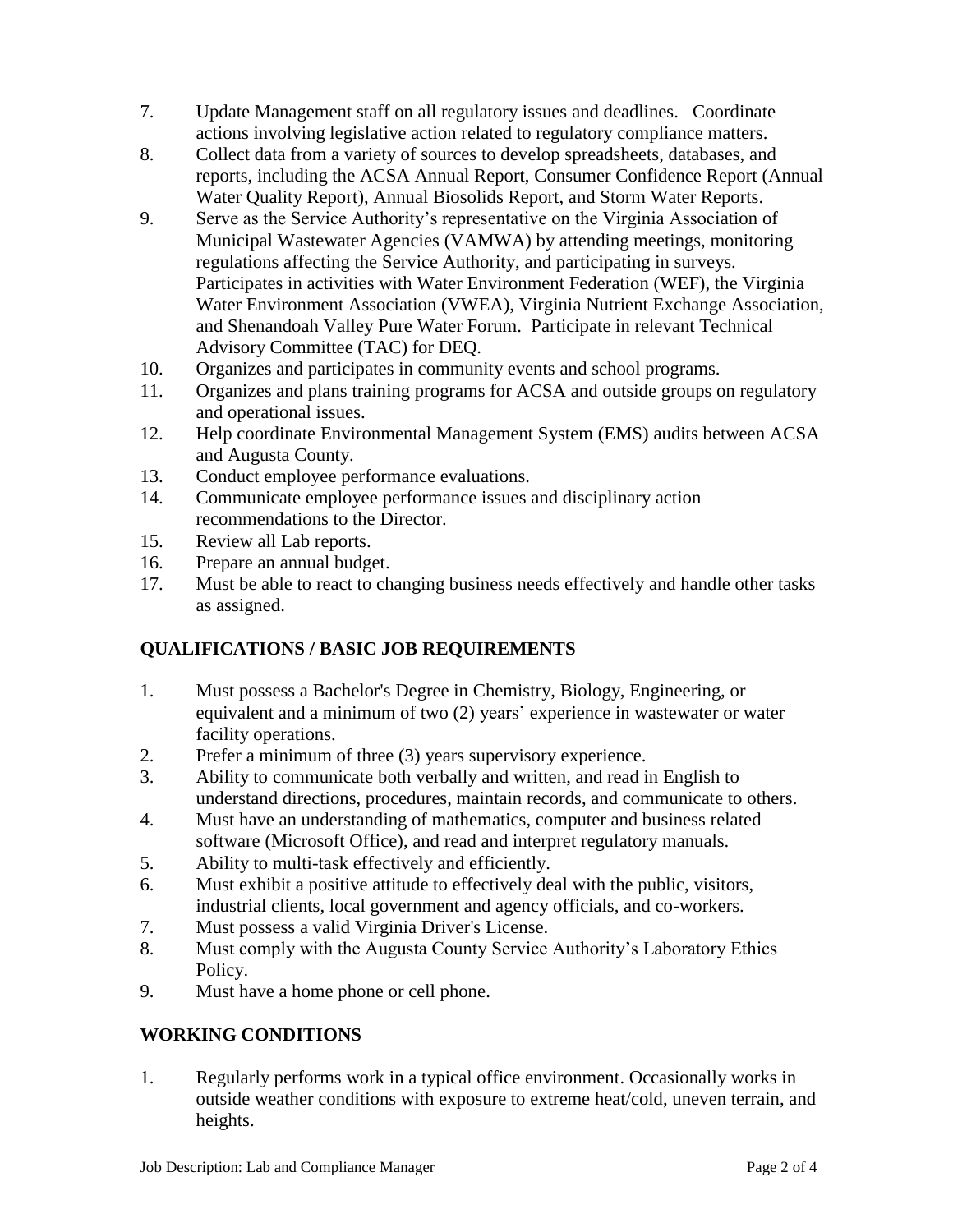- 2. Subject to contact with liquid water, wastewater and vapors, hazardous materials, and blood borne pathogens while performing duties. Occasional exposure to dust, fumes and noise
- 3. Frequent sitting. Frequent repetitive movements. Occasional standing, walking, lifting, carrying (up to 50 pounds without assistance), pulling, twisting, climbing, stooping/bending, kneeling, reaching, and grasping.
- 4. Must be able to work independently, with minimum supervision.
- 5. May be required to work irregular schedules on an as needed basis, which includes overtime, night duty, weekends, and holidays. Subject to call-in for emergency assignments.

## **EMPLOYMENT CONDITIONS**

- 1. Pre-employment drug and alcohol test
- 2. Pre-employment physical
- 3. Pre-employment driving record review
- 3. Annual driving record review
- 4. This position is considered a safety sensitive position and is subject to random drug and alcohol testing.

## **EQUIPMENT OPERATED**

Computer, calculator, samplers, truck, and field laboratory equipment.

#### **SAFETY REGULATIONS AND HAZARDS**

- 1. Must observe all safety rules and regulations and wear protective equipment as required (e.g., hard hat, hearing protection, uniform, eye protection, gloves, safety shoes, etc.).
- 2. Some locations have microorganisms present. Employees with body piercings or a skin lesion (especially when they are new) may be susceptible to infection. Must keep skin lesion protected to avoid contact.

THIS JOB DESCRIPTION MAY NOT LIST ALL THE RESPONSIBILITIES, DUTIES, SKILLS, REQUIREMENTS, EFFORTS, OR WORKING CONDITIONS ASSOCIATED WITH THE JOB. EMPLOYEES WILL BE EVALUATED IN PART BASED UPON PERFORMANCE OF THE TASKS LISTED IN THIS JOB DESCRIPTION.

MANAGEMENT RESERVES THE RIGHT TO REVISE THIS JOB DESCRIPTION AT ANY TIME. THIS JOB DESCRIPTION IS NOT A CONTRACT FOR EMPLOYMENT, AND EITHER PARTY MAY TERMINATE EMPLOYMENT AT ANY TIME, FOR ANY REASON.

#### **APPROVALS:**

EMPLOYEE:  $\blacksquare$